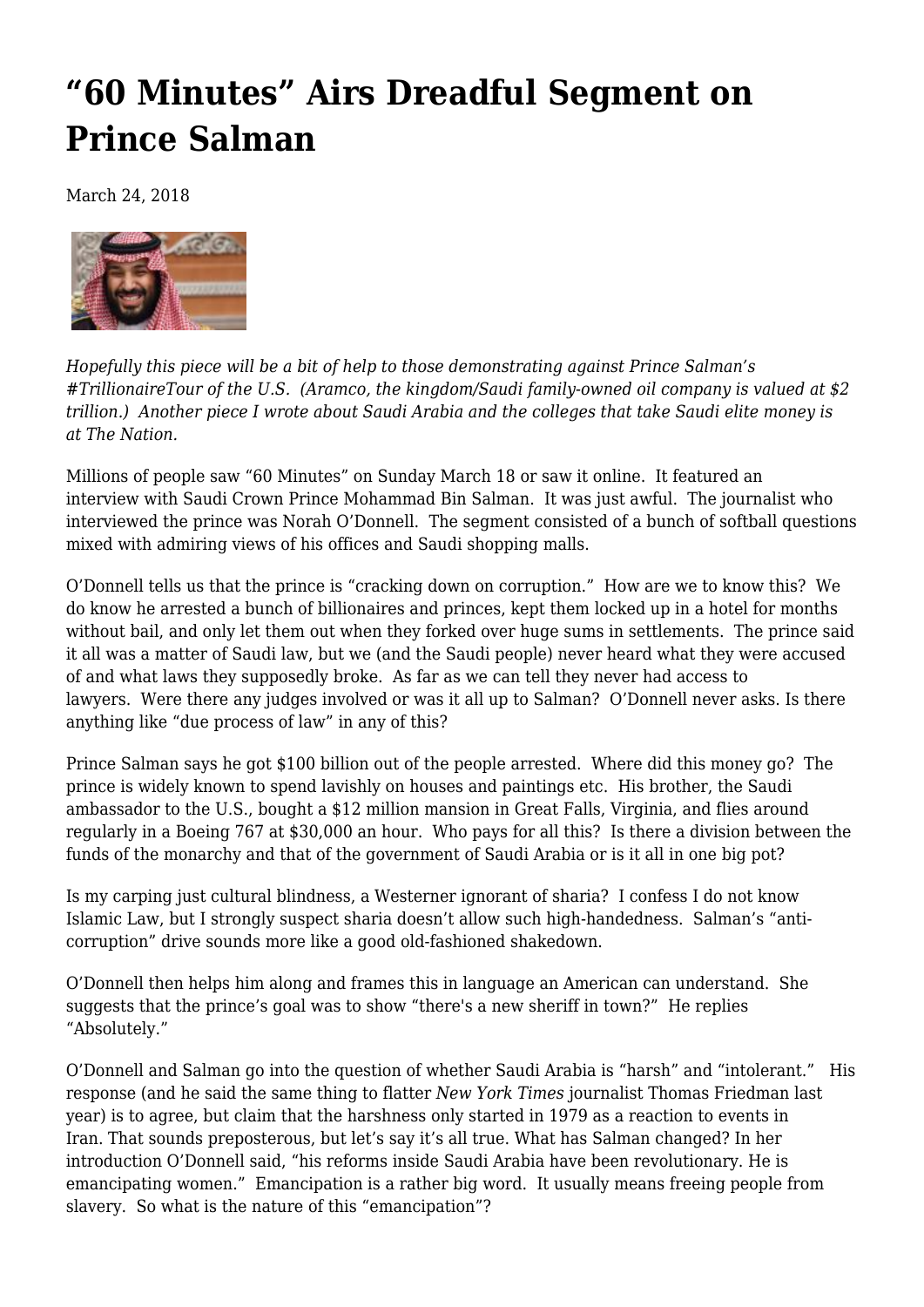Well, women will be allowed to drive (in June). Women can go to soccer matches. They don't have to wear headscarves in public (except "60 Minutes" does air video online where O'Donnell's crew shows how religious police stopped one of them and told her to cover up her hair). Some students (given permission from their university head) are willing to speak on camera. They can vote in municipal elections and it will be easier for them to start businesses. Anything else?

What about getting rid of the guardianship laws? O'Donnell briefly brings them up. She says, "But there have also existed these guardianship laws that, in order to travel, a woman has to get the permission of a male in her household. It seems so throwback."

Prince Salman answers, "Today, Saudi women still have not received their full rights. There are rights stipulated in Islam that they still don't have. We have come a very long way and have a short way to go." A "short way" to go, he says.

Except the guardianship laws involve much more than travel. In 2016 Human Rights Watch had an article about the laws in a piece called "[Boxed In](https://www.hrw.org/report/2016/07/16/boxed/women-and-saudi-arabias-male-guardianship-system)." It starts: "In Saudi Arabia, a woman's life is controlled by a man from birth until death. Every Saudi woman must have a male guardian, normally a father or husband, but in some cases a brother or even a son, who has the power to make a range of critical decisions on her behalf."

A guardian needs to give permission for a woman to marry, to apply for a passport, or to study abroad. If a woman is abroad she [needs to live](https://www.pbs.org/newshour/arts/saudi-artist-guardianship-laws) with a male guardian. It's legal for employers to require a guardian's permission before hiring a woman. And get this, if a woman was in prison, a guardian [has to give permission](https://youtu.be/-goe4zON-XE) for her to be freed and allowed home!

In the interview the question of "intolerance" never goes past women's rights. O'Donnell doesn't ask if the prince intends to make it legal for Christians or Jews to practice their religion openly in the kingdom. More importantly she never raises a question about the situation of Shia Saudis and their [gross mistreatment.](http://foreignpolicy.com/2014/12/03/saudi-arabia-has-a-shiite-problem-royal-family-saud/) Nor does she ask about critics of the monarchy's religious practices like [Raif Bidawi](https://www.theguardian.com/world/2015/jan/14/-sp-saudi-blogger-extracts-raif-badawi) who is in prison for ten years and sentenced to 1,000 lashes for ideas written on his blog. Capital punishment is unmentioned, not even the case of [Sheikh Nimr al-Nimr,](https://www.theatlantic.com/international/archive/2016/01/nimr-al-nimr-saudi-arabia-shiites/422670/) the Shia cleric who was beheaded in 2016 and whose corpse was never returned to his family.

They talk briefly about the war against Yemen, the massive bloodletting which she minimizes as a "quagmire." He gives a reason for his bombing campaign. He talks about the insurgent group Ansar Allah commonly called the Houthis. He refers to them only as "this militia." He says, "this militia was conducting military maneuvers right next to our borders and positioning missiles at our borders." As a justification for war this is transparently false. In the early years of this decade the Yemeni group Ansar Allah was busy fighting other Yemenis. It wasn't the slightest threat to Saudi Arabia. In the [U.N. Security Council resolution](http://www.thestruggle.org/U.N.%20Security%20Council%20on%20Yemen%20April%202015.htm) of April 2015 many charges against the "Houthis" are laid out, but threats to Saudi Arabia are not even mentioned.

The prince further justifies his war by talking about missiles coming from the "miltia" and says, "I can't imagine that the United States will accept one day to have a militia in Mexico launching missiles on Washington D.C., New York and LA while Americans are watching these missiles and doing nothing." When he said that I immediately thought he was plagiarizing what Netanyahu said about Palestinians in the Gaza Strip. Actually it's worse. The handful of missiles that were sent into Saudi Arabia were launched long after the Saudis bombed Yemen.

O'Donnell does ask him if he admits that there has been a "humanitarian catastrophe" in Yemen. She talks about 5,000 dead civilians (a number far too low. [UNICEF back in 2016](https://www.nytimes.com/2016/03/30/world/middleeast/yemen-conflict-unicef.html) said over 10,000 children had died from effects of the war.). Salman's answer is that it's all the "militia's"